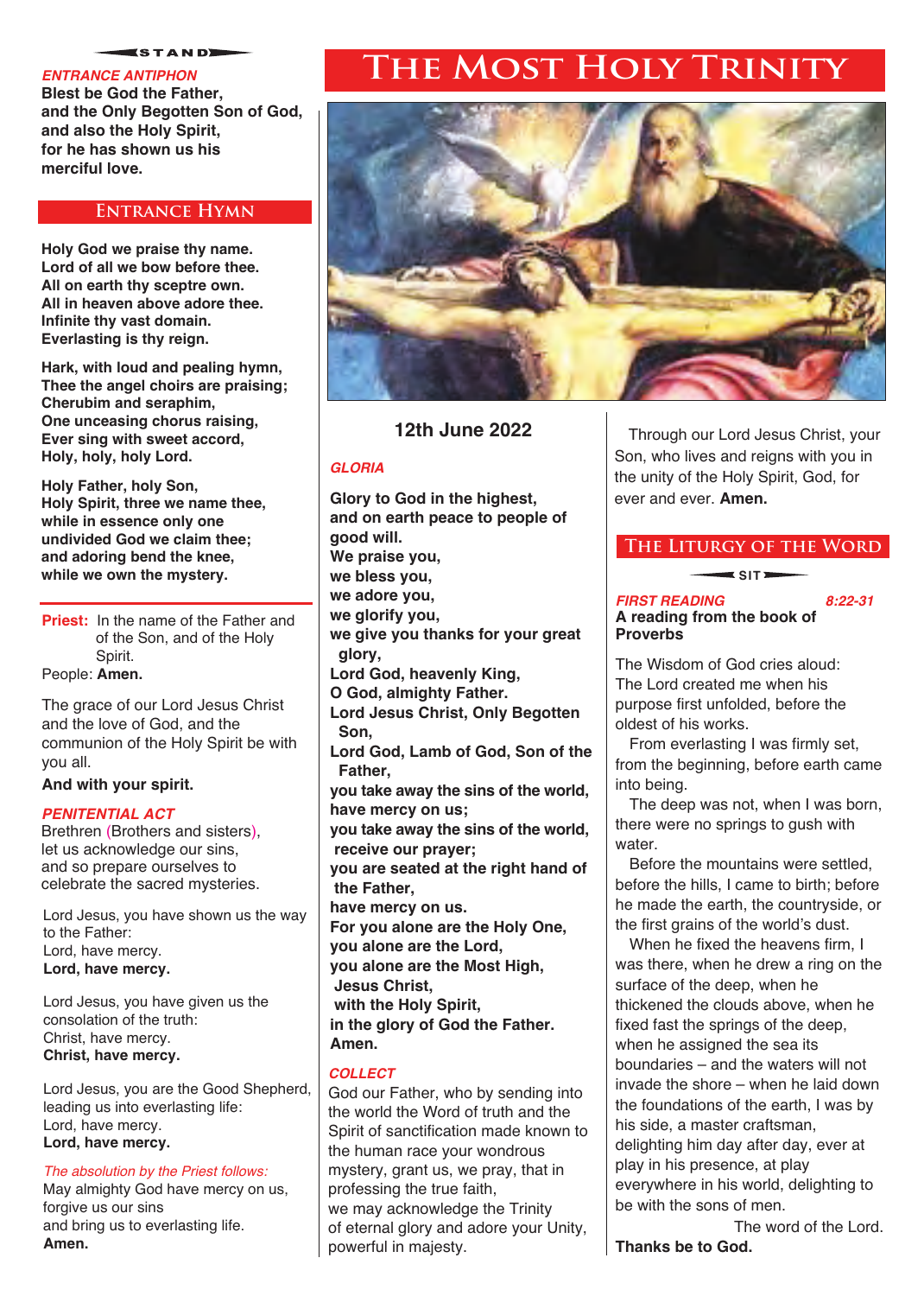**R. How great is your name, O Lord our God, through all the earth!**

**1.** When I see the heavens, the work of your hands, the moon and the stars which you arranged,

 What is man that you should keep him in mind,

mortal man that you care for him? **R.**

**2.** Yet you have made him little less than a god; with glory and honour you crowned him,

 gave him power over the works of your hand, put all things under his feet. **R.**

**3.** All of them, sheep and cattle, yes, even the savage beasts, birds of the air, and fish that make their way through the waters. **R.**

#### *SECOND READING 5:1-5*

# **A reading from the letter of St. Paul to the Romans**

Through our Lord Jesus Christ, by faith we are judged righteous and at peace with God, since it is by faith and through Jesus that we have entered this state of grace in which we can boast about looking forward to God's glory. But that is not all we can boast about; we can boast about our sufferings. These sufferings bring patience, as we know, and patience brings perseverance, and perseverance brings hope, and this hope is not deceptive, because the love of God has been poured into our hearts by the Holy Spirit which has been given us.

The word of the Lord. **Thanks be to God.**

#### $\blacksquare$ stand $\blacksquare$

*ACCLAMATION Apoc 1:8*

**Alleluia, alleluia! Glory be to the Father, and to the Son, and to the Holy Spirit, the God who is, who was, and who is to come. Alleluia!**

### *GOSPEL 16:12-15*

The Lord be with you. **And with your Spirit.** A reading from the holy Gospel according to John. **Glory to you, O Lord.**



Jesus said to his disciples: "I still have many things to say to you

**RESPONSORIAL PSALM Ps 8:4-9.R.v.2** but they would be too much for you **LITURGY OF THE EUCHARIST** but they would be too much for you now.

> But when the Spirit of truth comes he will lead you to the complete truth, since he will not be speaking as from himself but will say only what he has learnt; and he will tell you of the things to come.

> He will glorify me,since all he tells you will be taken from what is mine.

> Everything the Father has is mine; that is why I said:

> All he tells you will be taken from what is mine."

> The Gospel of the Lord. **Praise to you, Lord Jesus Christ**.

# **STAND**

#### *PROFESSION OF FAITH*

**I believe in one God, the Father almighty, maker of heaven and earth, of all things visible and invisible. I believe in one Lord Jesus Christ, the Only Begotten Son of God, born of the Father before all ages. God from God, Light from Light, true God from true God, begotten, not made, consubstantial with the Father; through him all things were made. For us men and for our salvation**

**he came down from heaven,**

*(All bow during the next three lines)* **and by the Holy Spirit was incarnate of the Virgin Mary, and became man.**

**For our sake he was crucified under Pontius Pilate,**

**he suffered death and was buried, and rose again on the third day in accordance with the Scriptures. He ascended into heaven and is seated at the right hand of the**

**Father. He will come again in glory to judge the living and the dead and his kingdom will have no end. I believe in the Holy Spirit, the Lord,** 

**the giver of life, who proceeds from the Father and the Son,**

**who with the Father and the Son is adored and glorified,**

**who has spoken through the prophets. I believe in one, holy, catholic and apostolic Church.**

**I confess one Baptism for the**

**forgiveness of sins**

**and I look forward to the**

**resurrection of the dead**

**and the life of the world to come. Amen.**

*PRAYER OF THE FAITHFUL*

 $\blacksquare$  SIT

### *Raising the host, the priest says:*

Blessed are you, Lord, God of all creation, for through your goodness we have received the bread we offer you: fruit of the earth and work of human hands,

it will become for us the bread of life. **Blessed be God for ever.**

#### *The priest pours wine and a little water into the chalice, saying quietly:*

By the mystery of this water and wine may we come to share in the divinity of Christ,

who humbled himself to share in our humanity.

#### *Raising the chalice, the priest says:*

Blessed are you, Lord, God of all creation, for through your goodness we have received the wine we offer you: fruit of the vine and work of human hands,

it will become our spiritual drink. **Blessed be God for ever.**

#### *Bowing the priest says quietly:*

With humble spirit and contrite heart may we be accepted by you, O Lord, and may our sacrifice in your sight this day be pleasing to you, O Lord.

*Then the priest washes his hands, saying quietly:* Wash me, O Lord, from my iniquity; and cleanse me from my sin.



#### *Facing the people the priest says:*

Pray, brethren (brothers and sisters), that my sacrifice and yours may be acceptable to God, the almighty Father.

#### **May the Lord accept the sacrifice at your hands**

**for the praise and glory of his name, for our good, and the good of all his holy Church.**

### *PRAYER OVER THE OFFERINGS*

Sanctify by the invocation of your name, we pray, O Lord our God, this oblation of our service, and by it make of us an eternal offering to you. Through Christ our Lord. **Amen.**

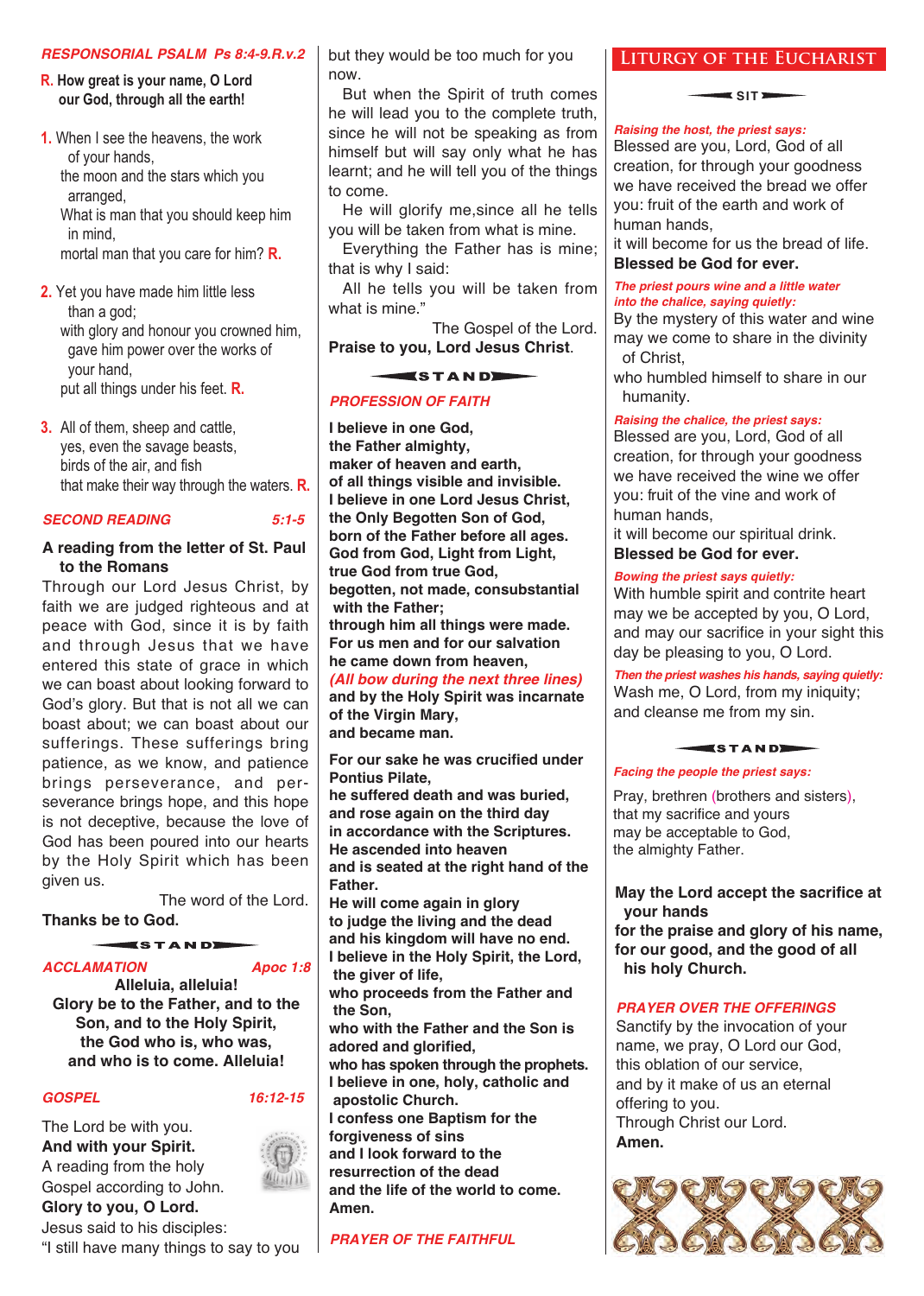

*EUCHARISTIC PRAYER II PREFACE: Mystery of the Most Holy Trinity.*

The Lord be with you. **And with your Spirit.** Lift up your hearts. **We lift them up to the Lord.** Let us give thanks to the Lord our God. **It is right and just**

It is truly right and just, our duty and our salvation,

always and everywhere to give you thanks,

Lord, holy Father, almighty and eternal God.

For with your Only Begotten Son and the Holy Spirit you are one God, one Lord: not in the unity of a single person, but in a Trinity of one substance.

For what you have revealed to us of your glory we believe equally of your Son and of the Holy Spirit, so that, in the confessing of the true and eternal Godhead, you might be adored in what is proper to each Person, their unity in substance, and their equality in majesty.

For this is praised by Angels and Archangels, Cherubim, too, and Seraphim, who never cease to cry out each day, as with one voice they acclaim:

**Holy, Holy, Holy Lord God of hosts. Heaven and earth are full of your glory. Hosanna in the highest. Blessed is he who comes in the name of the Lord. Hosanna in the highest.**

**KKNEEL** 

You are indeed Holy, O Lord, the fount of all holiness.

*The Priest joins his hands and, holding them extended over the offerings, says:* Make holy, therefore, these gifts, we pray,

by sending down your Spirit upon them like the dewfall, so that they may become for us

the Body  $\Phi$  and Blood of our Lord, Jesus Christ.

At the time he was betrayed and entered willingly into his Passion, he took bread and, giving thanks, broke it, and gave it to his disciples, saying:

TAKE THIS, ALL OF YOU, AND EAT

OF IT, FOR THIS IS MY BODY, WHICH WILL BE GIVEN UP FOR YOU.

In a similar way, when supper was ended, he took the chalice and, once more giving thanks, he gave it to his disciples, saying:

TAKE THIS, ALL OF YOU, AND DRINK FROM IT, FOR THIS IS THE CHALICE OF MY BLOOD, THE BLOOD OF THE NEW AND ETERNAL COVENANT, WHICH WILL BE POURED OUT FOR YOU AND FOR MANY FOR THE FORGIVENESS OF SINS.

DO THIS IN MEMORY OF ME.

# **The mystery of faith**

**We proclaim your Death, O Lord, and profess your Resurrection until you come again.**

# *Then the Priest, with hands extended, says:*

Therefore, as we celebrate the memorial of his Death and Resurrection, we offer you, Lord, the Bread of life and the Chalice of salvation, giving thanks that you have held us worthy to be in your presence and minister to you.

Humbly we pray that, partaking of the Body and Blood of Christ, we may be gathered into one by the Holy Spirit.

Remember, Lord, your Church, spread throughout the world, and bring her to the fullness of charity, together with Francis, our Pope, N. our Bishop, his assistant Bishop(s), and all the clergy. Remember also our brothers and sisters who have fallen asleep in the hope of the resurrection, and all who have died in your mercy: welcome them into the light of your face.

Have mercy on us all, we pray, that with the Blessed Virgin Mary, Mother of God, with blessed Joseph, her Spouse, with the blessed Apostles,

and all the Saints who have pleased you throughout the ages,

we may merit to be coheirs to eternal life,

and may praise and glorify you through your Son, Jesus Christ.

*The Priest takes the chalice and the paten with the host and, elevating both, he says:* Through him, and with him, and in him,

O God, almighty Father, in the unity of the Holy Spirit, all glory and honour is yours, for ever and ever. **Amen.**

# **Communion Rite**

STAND<del>I</del>

At the Saviour's command and formed by divine teaching, we dare to say:

# **Our Father, who art in heaven . . .**

Deliver us, Lord, we pray, from every evil,

graciously grant peace in our days, that, by the help of your mercy, we may be always free from sin and safe from all distress, as we await the blessed hope and the coming of our Saviour, Jesus Christ.

**For the kingdom, the power and the glory are yours, now and for ever.**

Lord Jesus Christ,

who said to your Apostles: Peace I leave you, my peace I give you, look not on our sins, but on the faith of your Church, and graciously grant her peace and unity in accordance with your will. Who live and reign for ever and ever. **Amen.**

The peace of the Lord be with you always.

# **And with your Spirit.**

*The priest may add these or similar words.* Let us offer each other the sign of peace.